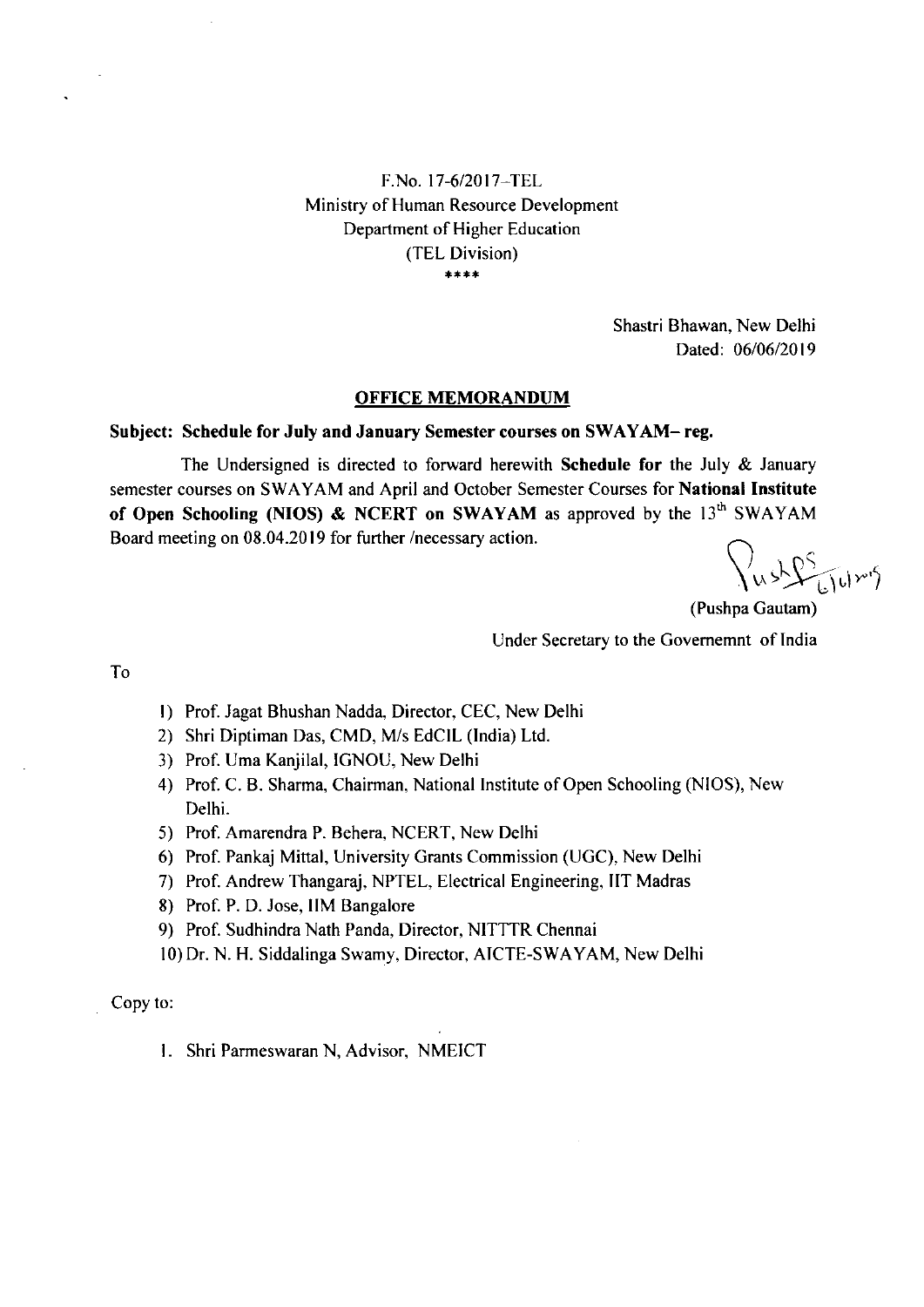### Schedule for the July & January Semester courses on SWAYAM

 $\sim$   $\sim$ 

 $\ddot{\phantom{0}}$ 

| <b>July Semester</b>                                                                                            |                                        |
|-----------------------------------------------------------------------------------------------------------------|----------------------------------------|
| <b>Activity Name</b>                                                                                            | <b>Schedule</b>                        |
| Submission of Course list by NCs<br>(Duly approved by Academic Council) (including slotting into four<br>slots) | $5th$ March                            |
| Approval of Course list by SWAYAM Board                                                                         | $15th$ March                           |
| Loading of Introductory Video with Syllabus,<br><b>Enrollment Start Date</b>                                    | $1st$ - 30 <sup>th</sup> of April      |
| Uploading Course materials (in Content library, CC may schedule<br>content later)                               | $1st$ May - 30 <sup>th</sup> May       |
| <b>Course Start Date</b>                                                                                        | $1st - 31st$ July                      |
| Enrollment End date                                                                                             | 31 <sup>st</sup> August                |
| Course End Date                                                                                                 | 31 <sup>st</sup> October               |
| <b>Exam Registration</b>                                                                                        | $1st - 15th$ October                   |
| <b>Hall Ticket Generation</b>                                                                                   | $1^{st}$ - 5 <sup>th</sup> November    |
| Exam Date                                                                                                       | $2nd$ Saturday & Sunday of<br>November |
| <b>Exam Result</b>                                                                                              | $15th$ December                        |
| Issue of Certificate                                                                                            | $31st$ December                        |

| <b>January Semester</b>                                                                                         |                                     |
|-----------------------------------------------------------------------------------------------------------------|-------------------------------------|
| <b>Activity Name</b>                                                                                            | <b>Schedule</b>                     |
| Submission of course list by NCs<br>(Duly approved by Academic Council)<br>(including slotting into four slots) | $5th$ September                     |
| Approval of Course list by SWAYAM Board                                                                         | 15 <sup>th</sup> September          |
| Loading of Introductory Video with Syllabus,                                                                    | $1st$ - 30 <sup>th</sup> of October |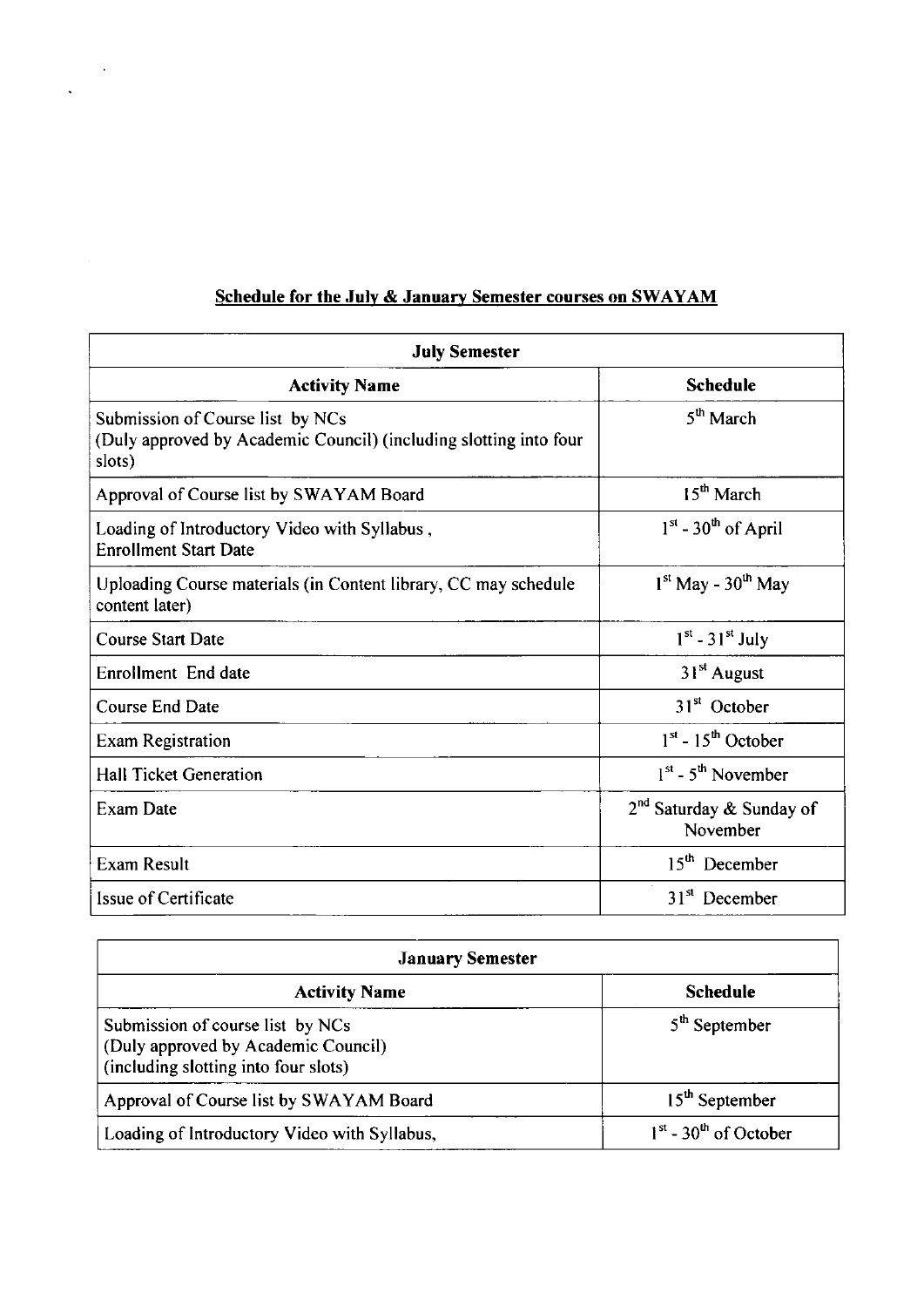| <b>Enrollment Start Date</b>                                                      |                                      |
|-----------------------------------------------------------------------------------|--------------------------------------|
| Uploading Course materials (in Content library, CC may schedule<br>content later) | $1st$ November - $30th$ November     |
| <b>Course Start Date</b>                                                          | $1st$ - 31 <sup>st</sup> January     |
| Enrollment End date                                                               | 28 <sup>th</sup> February            |
| <b>Course End Date</b>                                                            | 30 <sup>th</sup> April               |
| <b>Exam Registration</b>                                                          | $1st - 15th$ April                   |
| <b>Hall Ticket Generation</b>                                                     | $1^{st}$ - 5 <sup>th</sup> May       |
| Exam Date                                                                         | $2^{nd}$ Saturday & Sunday of<br>May |
| Exam Result                                                                       | $15th$ June                          |
| <b>Issue of Certificate</b>                                                       | $30th$ June                          |

 $\hat{\boldsymbol{\theta}}$ 

 $\ddot{\phantom{a}}$ 

 $\ddot{\phantom{a}}$ 

Note: If the particular date happens to be a holiday or Sunday, the next working day would be the date.

### **National Institute of Open Schooling (NIOS)**

# Schedule for the April & October Semester courses on SWAYAM

| <b>April Semester</b>                                                                                              |                                 |  |
|--------------------------------------------------------------------------------------------------------------------|---------------------------------|--|
| <b>Activity Name</b>                                                                                               | <b>Schedule</b>                 |  |
| Submission of Course list by NCs<br>(Duly approved by Academic<br>Council) (including slotting into<br>four slots) | $15th - 31st$ December          |  |
| Approval of Course list by<br><b>SWAYAM Board</b>                                                                  | $1st$ -15 <sup>th</sup> January |  |
| Loading of Introductory Video with<br><b>Syllabus</b><br><b>Enrollment Start Date</b>                              | $16^{th} - 31^{st}$ of January  |  |
| <b>Course Start Date</b>                                                                                           | $1st - 30th$ April              |  |
| Enrollment End date                                                                                                | $31st$ May                      |  |
| Course End Date                                                                                                    | 30 <sup>th</sup><br>September   |  |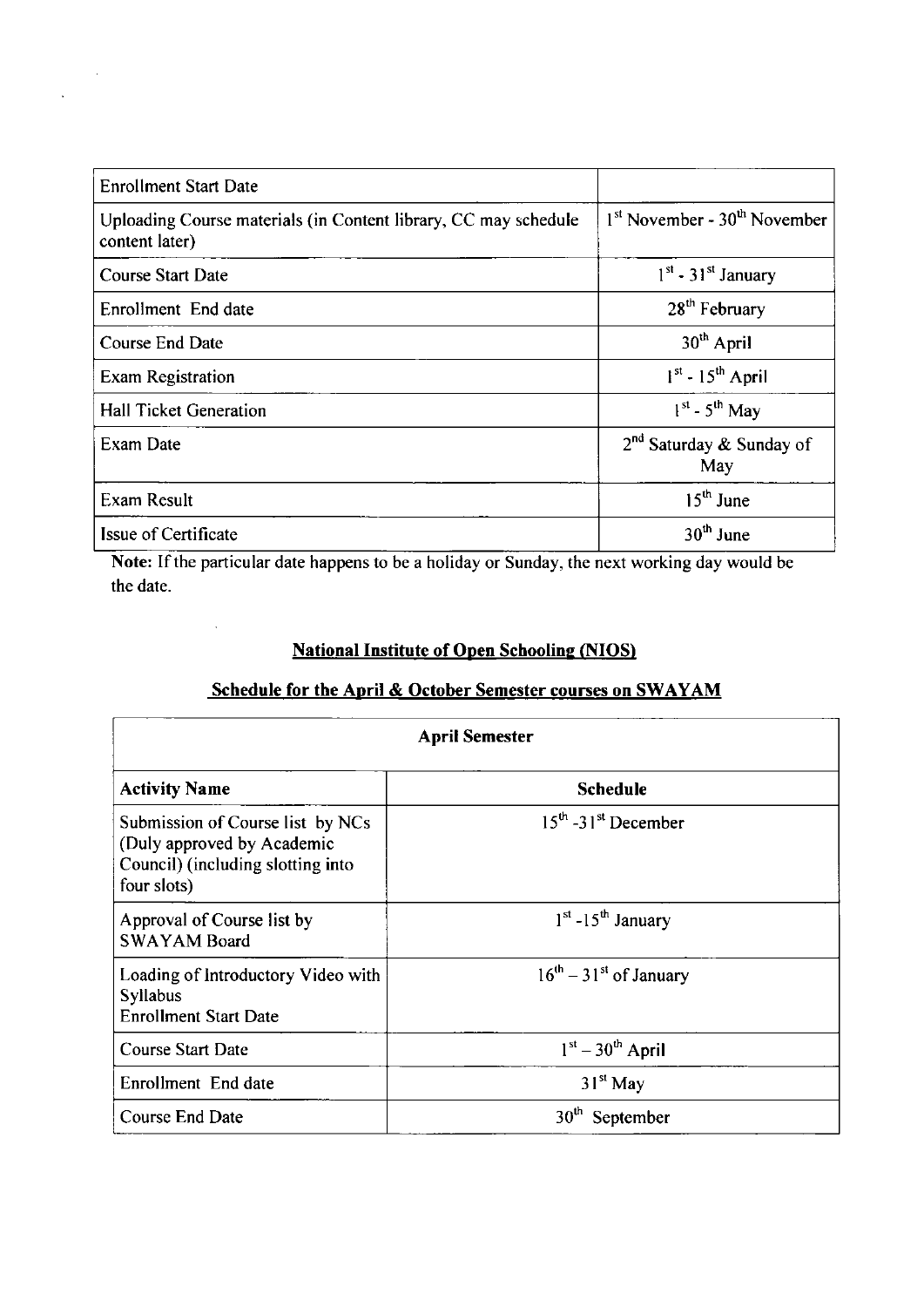| <b>Exam Registration</b>      | On Demand Examination (ODE) after completion of Course                                                                                          |  |
|-------------------------------|-------------------------------------------------------------------------------------------------------------------------------------------------|--|
| <b>Hall Ticket Generation</b> | Prior On Demand Examination date which learner has<br>selected                                                                                  |  |
| Exam Date                     | As per Learners Choice                                                                                                                          |  |
| Exam Result                   | The results are declared and uploaded on the NIOS portal in<br>the following month of appearing in ODE                                          |  |
| Issue of Certificate          | Marksheet is issued to the over all pass candidates<br>immediately and Pass Certificate is issued along with public<br>exam result certificates |  |

 $\frac{1}{\sqrt{2\pi}}\sum_{i=1}^{N} \frac{1}{\sqrt{2\pi}}\left(\frac{1}{\sqrt{2\pi}}\right)^2$ 

| <b>October Semester</b>                                                                                            |                                                                                                        |
|--------------------------------------------------------------------------------------------------------------------|--------------------------------------------------------------------------------------------------------|
| <b>Activity Name</b>                                                                                               | <b>Schedule</b>                                                                                        |
| Submission of course list by NCs<br>(Duly approved by Academic<br>Council)<br>(including slotting into four slots) | $15^{th}$ -30 <sup>th</sup> June                                                                       |
| Approval of Course list by<br><b>SWAYAM Board</b>                                                                  | $1st - 15th$ July                                                                                      |
| Loading of Introductory Video with<br><b>Syllabus</b><br><b>Enrollment Start Date</b>                              | $16^{\text{th}} - 31^{\text{st}}$ of July                                                              |
| <b>Course Start Date</b>                                                                                           | $1st$ - 31 <sup>st</sup> October                                                                       |
| Enrollment End date                                                                                                | $30th$ November                                                                                        |
| <b>Course End Date</b>                                                                                             | 31 <sup>st</sup> March                                                                                 |
| <b>Exam Registration</b>                                                                                           | On Demand Examination (ODE) after completion of<br>Course                                              |
| <b>Hall Ticket Generation</b>                                                                                      | Prior On Demand Examination date which learner has<br>selected                                         |
| <b>Exam Date</b>                                                                                                   | As per Learners Choice                                                                                 |
| <b>Exam Result</b>                                                                                                 | The results are declared and uploaded on the NIOS<br>portal in the following month of appearing in ODE |
| Issue of Certificate                                                                                               | Marksheet is issued to the over all pass candidates                                                    |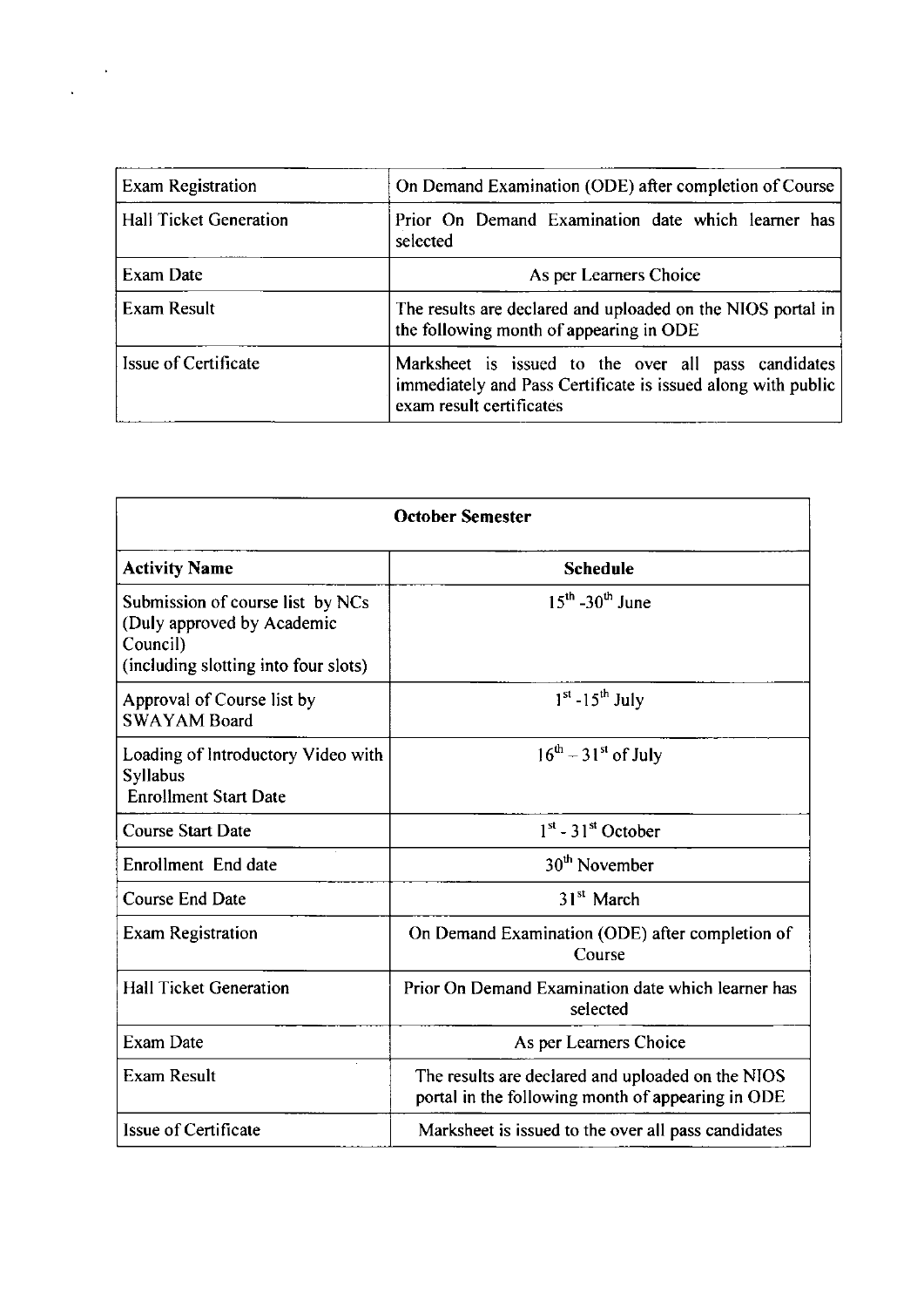| immediately and Pass Certificate is issued along with |
|-------------------------------------------------------|
| public exam result certificates                       |

 $\ddot{\phantom{a}}$ 

 $\ddot{\phantom{0}}$ 

Note: If the particular date happens to be a holiday or Sunday, the next working day would be the date.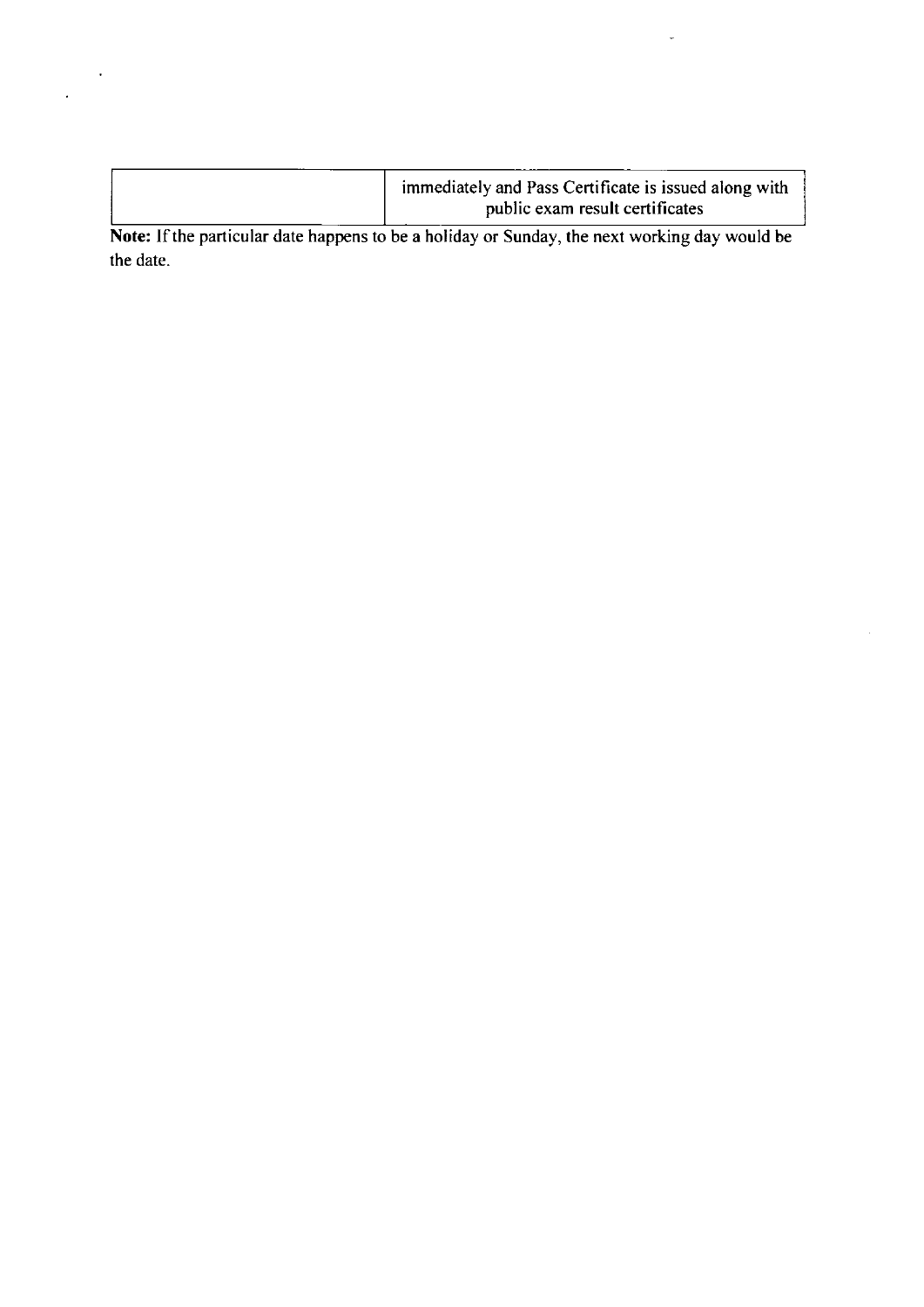# **NCERT**

 $\ddot{\phantom{0}}$ 

 $\ddot{\phantom{1}}$ 

 $\bar{a}$ 

 $\hat{\mathcal{A}}$ 

 $\frac{1}{2}$ 

# Schedule for the April & October cycle courses on SWAYAM

| <b>April Semester</b>                                                             |                                 |
|-----------------------------------------------------------------------------------|---------------------------------|
| <b>Activity name</b>                                                              | Schedule                        |
| Submission of Course list by NCERT                                                | First week of January           |
|                                                                                   | <b>SWAYAM Board Meeting in</b>  |
| Approval of course list by SWAYAM Board                                           | January                         |
| Loading of Introductory Video with Syllabus                                       | $1st - 28th$ February           |
| Uploading course materials (in content library, CC<br>may schedule content later) | $1st - 31st$ March              |
| Course start date                                                                 | $1st - 15th$ April              |
| Enrollment end date                                                               | $15th$ June                     |
| Course end date                                                                   | 15 <sup>th</sup> September      |
| Exam registration                                                                 | N/A                             |
| Hall ticket generation                                                            | N/A                             |
| Exam date                                                                         | N/A                             |
| Exam result                                                                       | N/A                             |
|                                                                                   | $30th$ September                |
|                                                                                   | (Certificate of participation   |
|                                                                                   | shall be issued based on        |
|                                                                                   | continuous assessment in the    |
| <b>Issue of Certificate</b>                                                       | form of Tests $\&$ Assignments) |

|                                                                                   | <b>October Semester</b>         |  |
|-----------------------------------------------------------------------------------|---------------------------------|--|
| <b>Activity name</b>                                                              | <b>Schedule</b>                 |  |
| Submission of Course list by NCERT                                                | First week of July              |  |
| Approval of course list by SWAYAM Board                                           | SWAYAM Board Meeting in<br>Uuly |  |
| Loading of Introductory Video with Syllabus                                       | $1st - 30th$ August             |  |
| Uploading course materials (in content library, CC<br>may schedule content later) | $1st - 30th$ September          |  |
| Course start date                                                                 | $1st - 15th$ October            |  |
| Enrollment end date                                                               | $15th$ December                 |  |
| Course end date                                                                   | 28 <sup>th</sup> February       |  |
| Exam registration                                                                 | N/A                             |  |
| Hall ticket generation                                                            | N/A                             |  |
| Exam date                                                                         | N/A                             |  |